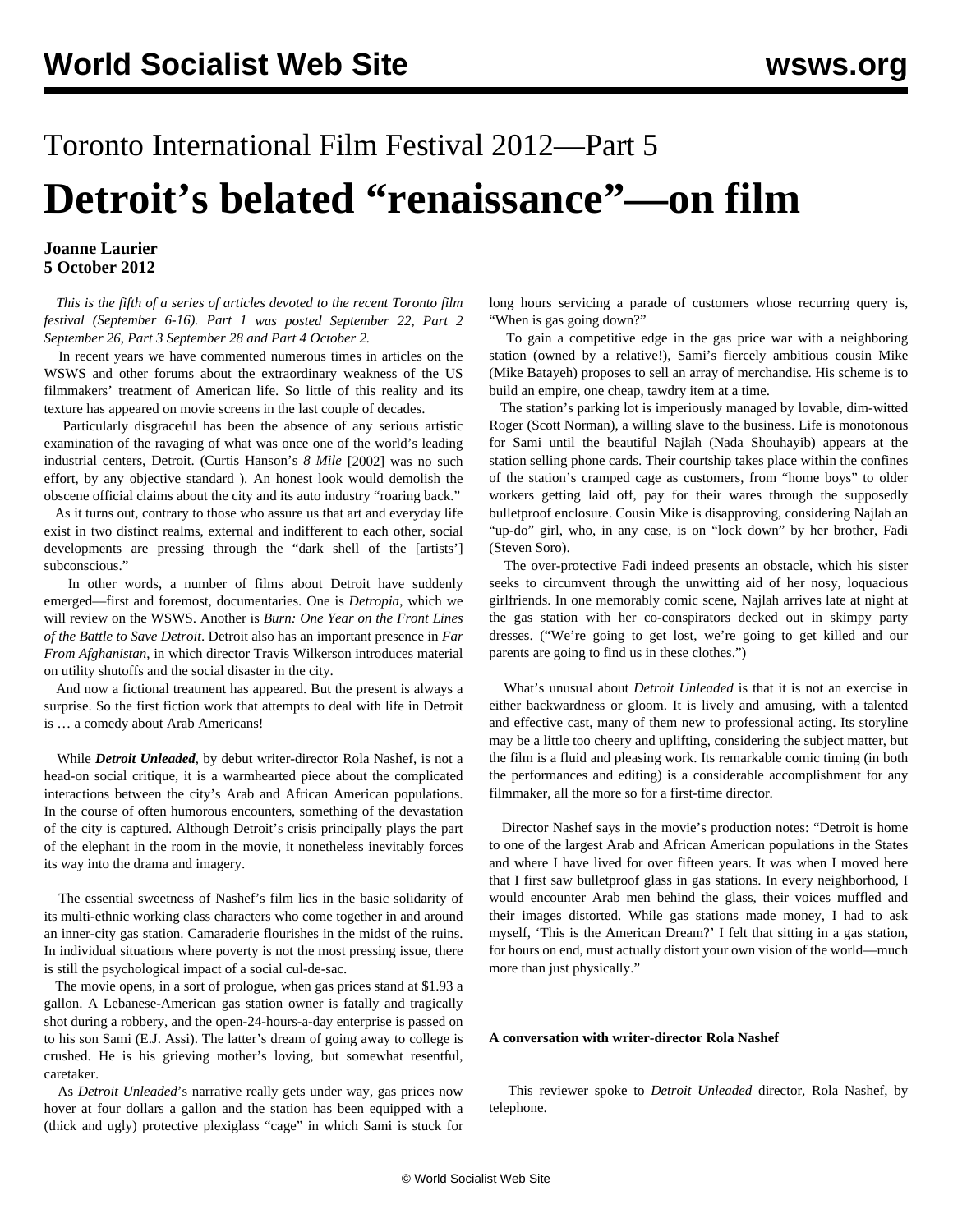Rola Nashef: I was born in Lebanon and was raised in Lansing,

Michigan, and moved to Detroit years ago right after college. I have a big family tribe in both Lansing and Detroit. I worked at Arab community centers and did a lot of grass roots organizing—social justice work. I found art through this work. It was a powerful experience to make a decision to become a filmmaker, one that I have never second-guessed.

 For first-time filmmakers, at least that was the case for me, it's a long process and a steep learning curve. I put everything I had into the film. For the last five years, from the writing to the production, this was all I thought about. I also had great collaborators in the crew and the cast. I had a community that was around me and the project for years.

 I kept thinking what a cool hybrid culture Arab American youth have created in Detroit. At the same time, it's universal.

 Joanne Laurier: The film shows both the particular features of the Arab American community, but also its integration into and impact on Detroit and its residents.

 RN: This was an inspiration because I had witnessed this within these gas stations. There is all this horrible imagery about Arabs and African Americans that is promoted by the media—how violent they are. This is how they are portrayed in the news. But I would go into a gas station and see all the friendship there.

 I was interested in the relationships that formed despite the glass cages that protected those working in the stations. I always saw in the relationship between the Arab clerk and the African American customers, the Arabic expression that "people are close to your heart," which means you know them. I felt there was a closeness that was never discussed.

 JL: It was to your credit that you had the observational skills to notice all the intense human drama that went on in such everyday locations.

 RN: It was the first time that I saw these bigger themes and metaphors played out in this tangible manner. It was like a spark for me. I grew up in Lansing which is very integrated—black, white, Arab, Mexican, Latino, immigrant and non-immigrant, UAW [United Auto Workers union] and government workers all together.

 Detroit is more segregated. So when I moved there, I thought, does anybody think this glass cage is weird? I wondered what it did to the clerk who had to interact with the people through this glass—always seeing the world through this lens.

 JL: Could you speak about how things have changed for the Arab American community since 9/11?

 RN: As an artist, I never start off with what I want a film to convey. That being said, I knew that through the film, people were going to witness a very different Arab America. I knew that if I could get an audience member to go through a journey with someone who happened to be an Arab American, it would a lot harder to stereotype or discriminate against the character, particularly without all the fear factor media frenzy. I wanted to present the real human face, which is the real reality.

 JL: In an effort to bring the American population on board its endless wars in the Middle East, successive administrations, both Republican and Democrat, along with the media, have promoted this foul stereotype of Arabs that your film challenges and helps demolish. In addition, your film is one of the few that sheds light on inner-city Detroit.

 Can you speak about why the Arab community is so large in the Detroit area?

 RN: The auto plants attracted many people from the Middle East, even though there have been Arab immigrants here since the turn of the century. The huge rush came as a result of the Lebanese civil war [1975 to 1990]. After the 1967 riot in Detroit in particular, there was the "white flight" that left many abandoned businesses, especially gas stations.

 We pooled our cash as families and tribes, and bought these gas stations, one of which might support some 30 people. I don't know if this is true, but I heard that there were no 24-hour gas stations before Arab

ownership—people now just worked day and night.

JL: Could you speak about the changes you've seen in Detroit?

 RN: My dad worked as a production worker for General Motors in Lansing. I saw everything first-hand. He was always on the rotation of being laid off and rehired. I saw how disturbing this could be to a family. When I moved to Detroit, I experienced the collapse of the city that happened so quickly.

 I think Detroit represents the heart of the country, its industry made the US. But there is something so American about how the city rose up so quickly—and crashed so quickly.

 I have always been inspired by the people of Detroit. The way people related to each other here is very different than other parts of the country, like on the East and West Coasts. One hears terrible things about Detroit, that it is a brutal place. So I also wanted to put a human face on a place that I think is very humane. So far, I have never seen an authentic portrayal in cinema of the Detroit population.

### **The Attack**

 Lebanese-born American filmmaker Ziad Doueiri's film, *The Attack*, centers on Israeli Palestinian surgeon Amin Jaafari (Ali Suliman), a respected member of Tel Aviv's professional class. His status is challenged and his contented world shattered when he learns that his wife Sihem (Reymonde Amsellem) is responsible for the suicide bombing of a Tel Aviv restaurant that leaves 19 dead.

 Devastated and tormented by the fact he was oblivious to his wife's clandestine activities, Amin undertakes a dangerous journey to the occupied West Bank in search of an explanation. There he encounters an underground that both celebrates Sihem's martyrdom and attacks him for his apparent loyalties to Israel. He eventually finds his way to Jenin where he comes face to face with the destruction caused by the Israeli army in 2002. Amin is forced to reevaluate his relationship with his "adopted" country and his Israeli colleagues.

 *The Attack* is a well-done, intelligent work. There are a number of authentic types: one Israeli cop friendly to Amin and another who is a violent thug; a reactionary Islamist sheik and a surprising Christian priest in the Occupied Territories. But the mystery at the center of the film—how and why Sihem becomes a suicide bomber—is never adequately explained, either psychologically or politically, despite (or perhaps because of ) the brief reference to and several images of Jenin's terrible wreckage.

 Furthermore, director Doueiri (*West Beirut*, 1998) paints Israeli society as rather idyllic and immune from *internal, social* conflict. Though his film focuses on the country's upper middle class, Doueiri appears insensitive to the fact that Israel is riven by class antagonisms and the population is increasingly restive. A film that paints the situation in the Middle East as a purely national struggle is surely limited and unsatisfying at this moment in history.

 That the movie is based on a 2007 book written by Yasmina Khadra—the pen-name for Mohammed Moulessehoul, a one-time officer in the Algerian army—may explain why *The Attack*'s intellectual-emotional core seems somewhat passé. Palestinian nationalism is rediscovered by the film's central characters well after it has played itself out.

 In *The Land of Hope*, Japanese director Sono Sion treats the aftermath of the Tohoku earthquake and the resulting nuclear calamity. Unfortunately, it is impossible to separate the movie's tongue-in-cheek tone and its antics from the serious subject matter, resulting in a very